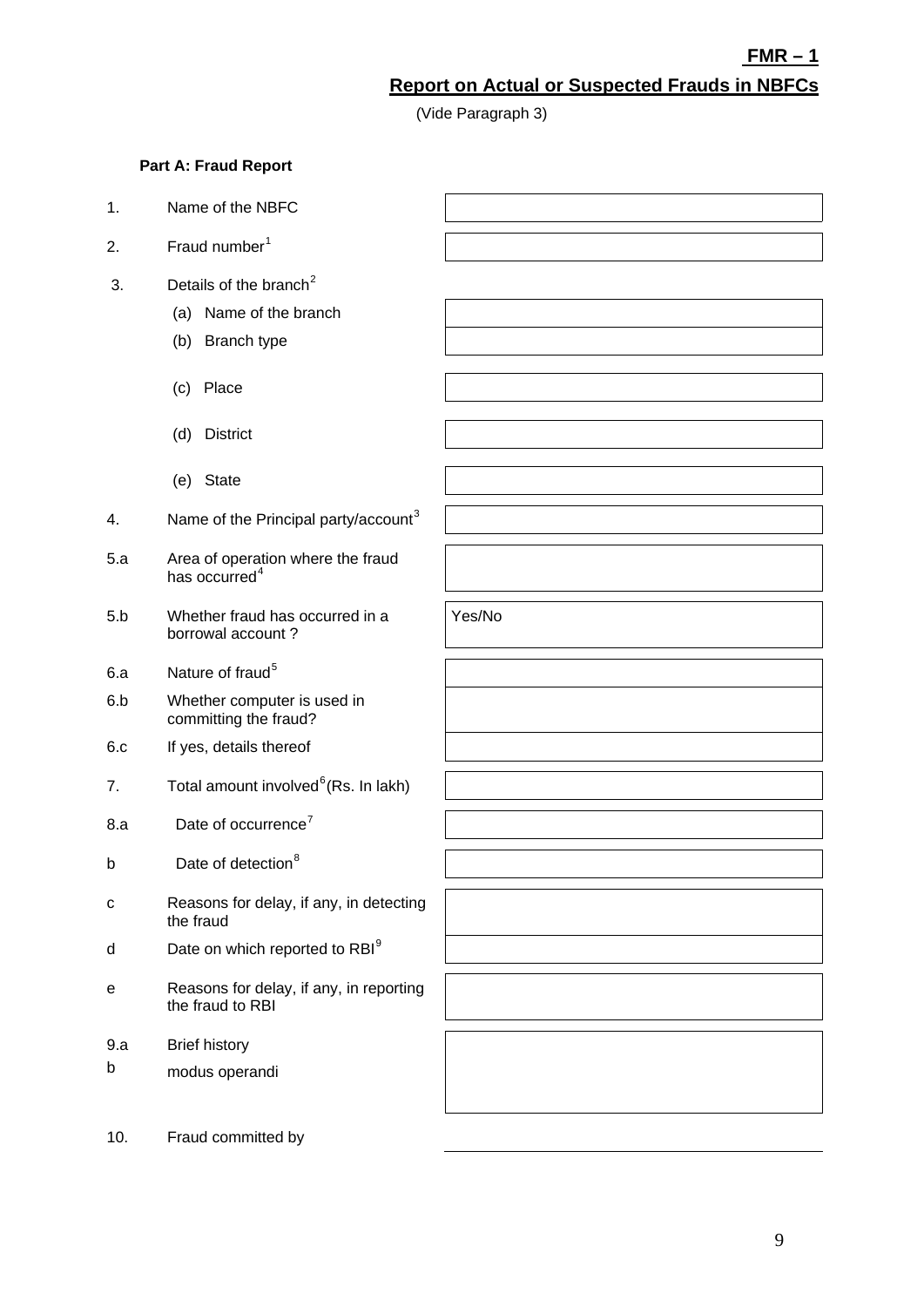Yes/No

- B Customers **Yes/No**
- C Outsiders **Yes/No**
- 11.a Whether the controlling office (Regional/Zonal) could detect the fraud by a scrutiny of control returns, if any
- b Whether there is need to improve the information system?
- 12.a Whether internal inspection/ audit (including concurrent audit) was conducted at the branch(es) during the period between the date of first occurrence of the fraud and its detection?
- b If yes, why the fraud could not have been detected during such inspection/audit.
- C What action has been taken for nondetection of the fraud during such inspection/audit
- 13. Action taken/proposed to be taken
- a Complaint with Police

i)Whether any complaint has been lodged with the Police?

ii)If yes, name of the Police Station.

Date of reference

Present position of the case

Date of completion of Police investigation

Date of submission of investigation report by Police

iii) If not reported to Police, reasons therefore

- b Recovery suit with Court/Others
	- i) Date of filing
	- ii) Present position
- c Insurance claim

i) Whether any claim has been lodged with an insurance company

Yes/No

Yes/No

Yes/No

Yes/No

Yes/No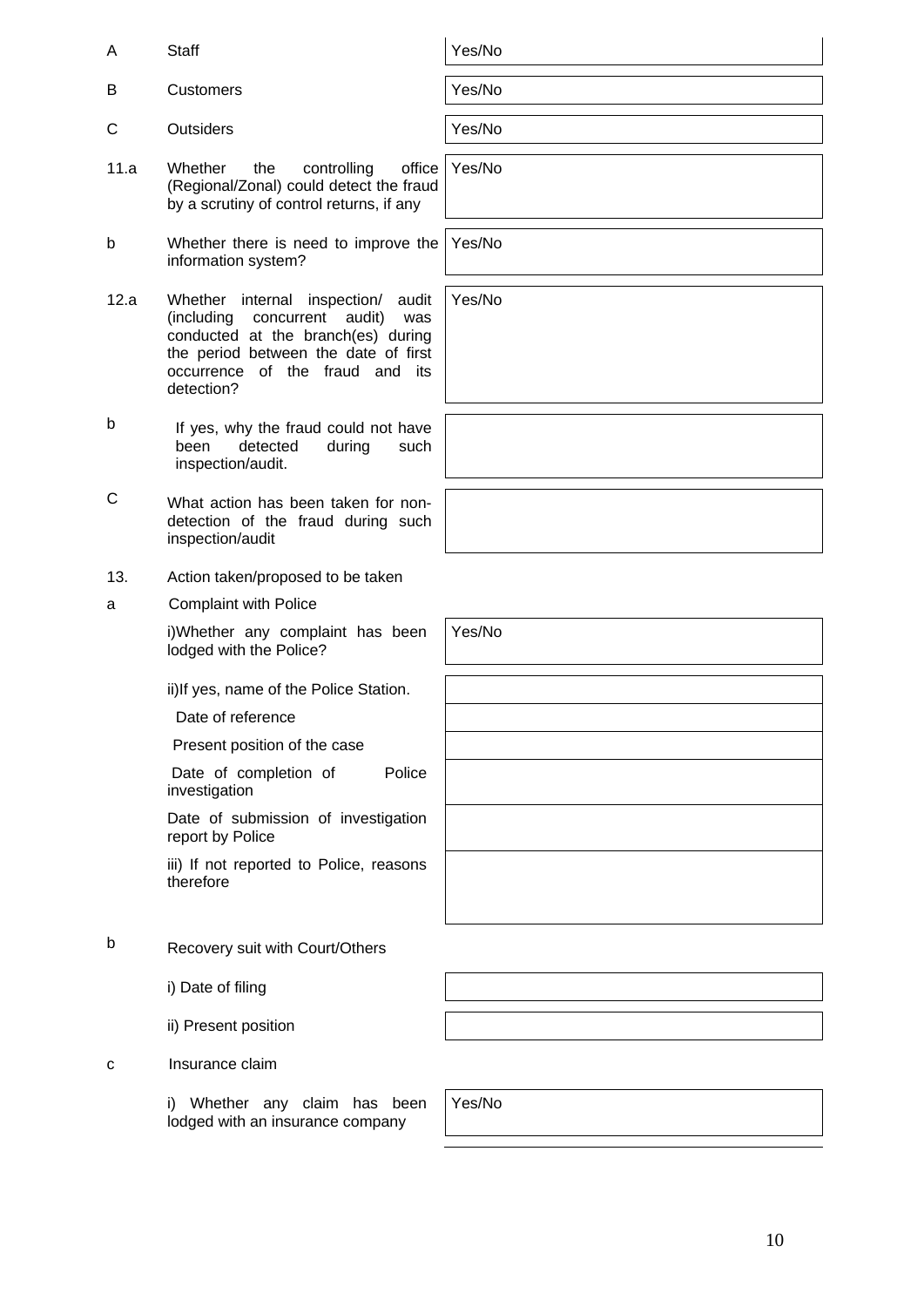ii) If not, reasons therefor

d Details of staff-side action

i) Whether any internal investigation has been/is proposed to be conducted

ii) If yes, date of completion

iii) Whether any departmental enquiry has been/is proposed to be conducted

iv) If yes, give details as per format given below:

v) If not, reasons therefor

No. Name Desgn. Whether Date of Date of Date of Date of Punish**suspen-issue of commen-comple-issue of ment ded/Dt. of charge cement of tion of final awarsuspensi sheet domestic inquiry orders ded on inquiry Details of prosecution/ conviction/ acquittal, etc.**

| e   |                                                              | Steps taken/proposed to be taken to<br>avoid such incidents |  |
|-----|--------------------------------------------------------------|-------------------------------------------------------------|--|
| 14. | (a)                                                          | Total amount recovered                                      |  |
|     | i)                                                           | from<br>Amount<br>recovered<br>party/parties concerned      |  |
|     |                                                              | ii) From insurance                                          |  |
|     | iii) From other sources<br>Extent of loss to the NBFC<br>(b) |                                                             |  |
|     |                                                              |                                                             |  |
|     | (c)                                                          | Provision held                                              |  |
|     | (d)                                                          | Amount written off                                          |  |
| 15. | Suggestions for consideration of RBI                         |                                                             |  |

Yes/No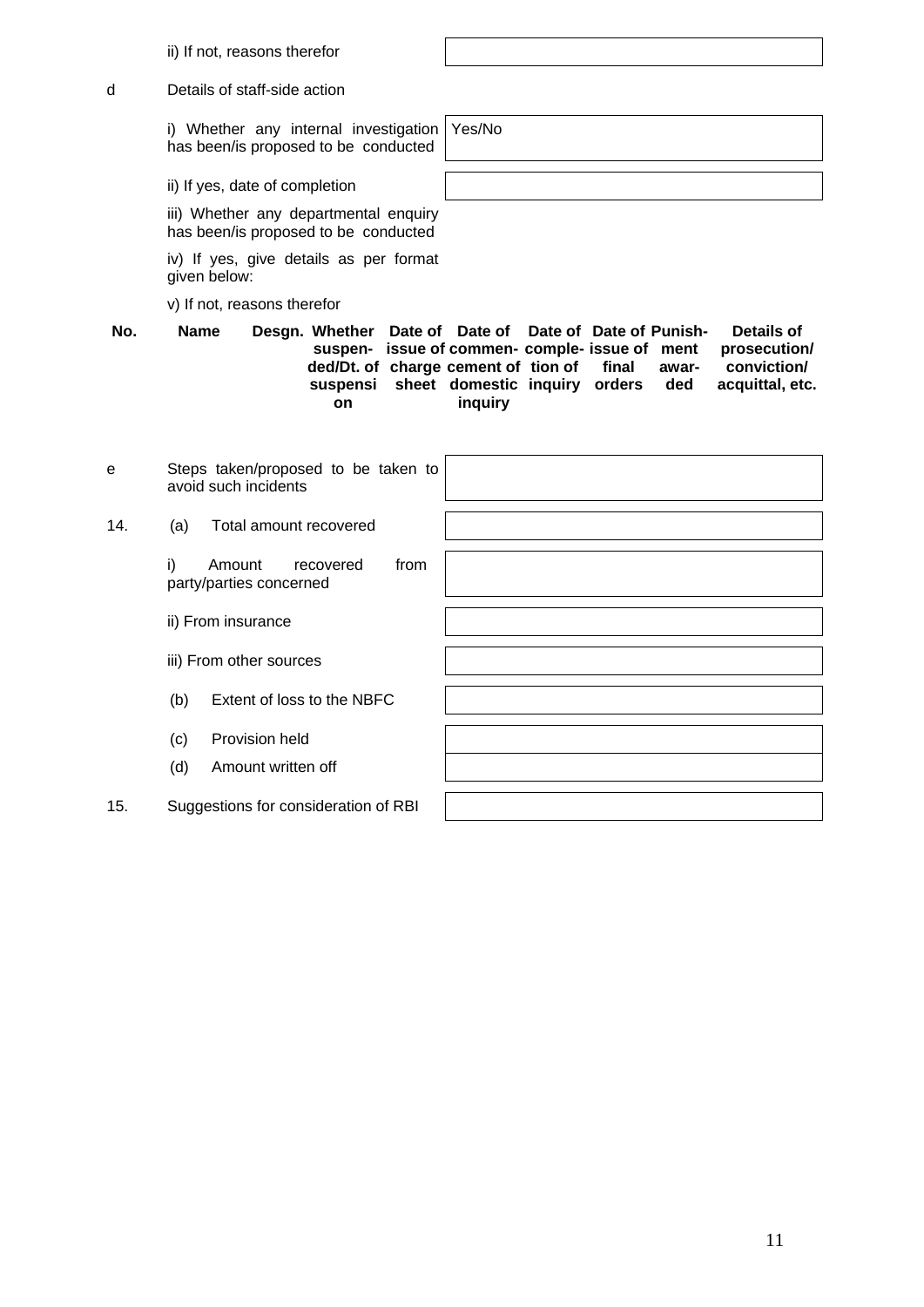## **Part B: Additional Information on Frauds in Borrowal Accounts**

(This part is required to be completed in respect of frauds in all borrowal accounts involving an amount of Rs. 5 lakh and above)

| Sr. No. | Type of<br>party | Name of party/account | <b>Party Address</b> |
|---------|------------------|-----------------------|----------------------|
|         |                  |                       |                      |
|         |                  |                       |                      |

### **Borrowal accounts details:**

| <b>Party</b><br>Sr.<br>No. | Name of<br>party/ac<br>count | <b>Borrowal</b><br>account<br>Sr. No. | <b>Nature of</b><br><b>Account</b> | Date of<br><b>Sanction</b> | <b>Sanctioned</b><br>limit | <b>Balance</b><br>outstanding |
|----------------------------|------------------------------|---------------------------------------|------------------------------------|----------------------------|----------------------------|-------------------------------|
|                            |                              |                                       |                                    |                            |                            |                               |
|                            |                              |                                       |                                    |                            |                            |                               |

#### **Borrowal account Director/proprietor details:**

| Name of<br>party/account | Sr.No. | Name of<br><b>Director/Proprietor</b> | <b>Address</b> |
|--------------------------|--------|---------------------------------------|----------------|
|                          |        |                                       |                |
|                          |        |                                       |                |

## **Associate Concerns:**

| Name of<br>party/account | Sr. No.<br>Associate<br><b>Concern</b> | <b>Name of Associate</b><br>Concern | <b>Address</b> |
|--------------------------|----------------------------------------|-------------------------------------|----------------|
|                          |                                        |                                     |                |
|                          |                                        |                                     |                |

### **Associate Concern Director/proprietor details:**

| Name of<br><b>Associate</b><br><b>Concern</b> | Sr. No. | <b>Name of Director</b> | <b>Address</b> |
|-----------------------------------------------|---------|-------------------------|----------------|
|                                               |         |                         |                |
|                                               |         |                         |                |